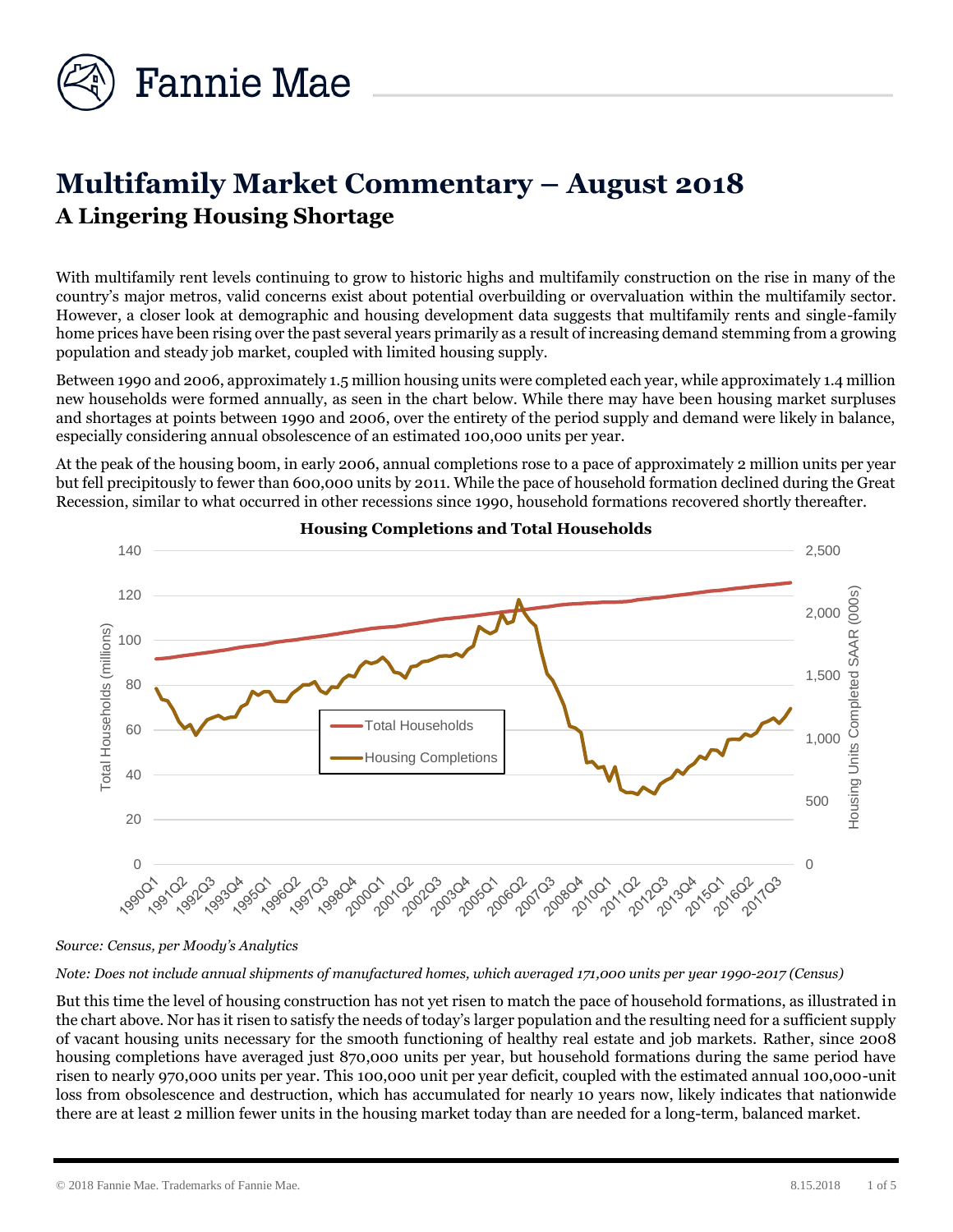

#### **Shortage of Supply, Abundance of Demand**

Single-family home prices and multifamily asking rents have more than recovered from the lows of the housing bust and are even exceeding previous peaks in most metros. The overall economy has recovered, as well, with increasing consumer spending and historically low unemployment. However, the residential construction industry has faced a more stagnant recovery. Historically, housing construction has tended to move in line with housing demand, especially during periods of increasing employment. With these components faring well, it is expected that homebuilders would undertake as many opportunities as possible to build and sell new homes – but that has not been the case.

#### **Where did Everybody Go?**

There are a few roadblocks to new construction. One is labor. The U.S. lost 2.3 million construction jobs from 2006 to 2011. Developers have offered higher wages to win back these workers, and the effort has been successful in getting the numbers back up: As of June 2018, 282,000 total construction workers have been added to the industry year over year, bringing the construction unemployment rate below 5.0 percent. Still, that is not enough workers to meet demand, and many of the most skilled laborers from a decade ago have been slow to return to the market as retirement and other employment prospects have likely drawn them away. As a result, the average hourly earnings for most construction workers have been increasing, as seen in the chart to the right.

#### **Material Costs Volatile**

Increasing operational and material expenses are also construction headwinds. Lumber costs, which are currently subject to tariffs, are beginning to rise again. This expense alone has caused an increase in multifamily market pricing by an estimated \$2,430 per unit, according to a National Association of Home Builders April 2018 report. Other crucial materials like gypsum and concrete are seeing increases that are also outpacing inflation, as seen in the chart to the right. In contrast, tariffs on raw steel and aluminum are not as worrisome. Although they are expected to have a slight impact on construction costs, the overall impact on commercial construction activity is expected to be negligible, according to CBRE's March 2018 *U.S. MarketFlash Report*. Developable land prices for multifamily projects have also been fairly volatile, as seen in the chart to the right. All of these costs, combined with diminishing subsidies for affordable housing development, suggests that developers can only achieve acceptable profit margins by building higher-end Class A units in areas that are capable of sustaining high rents.

#### **Average Hourly Earnings of Non-Supervisory Construction Workers**







*Note: Prices are per buildable unit, based on a trailing 12-month average Source: Real Capital Analytics*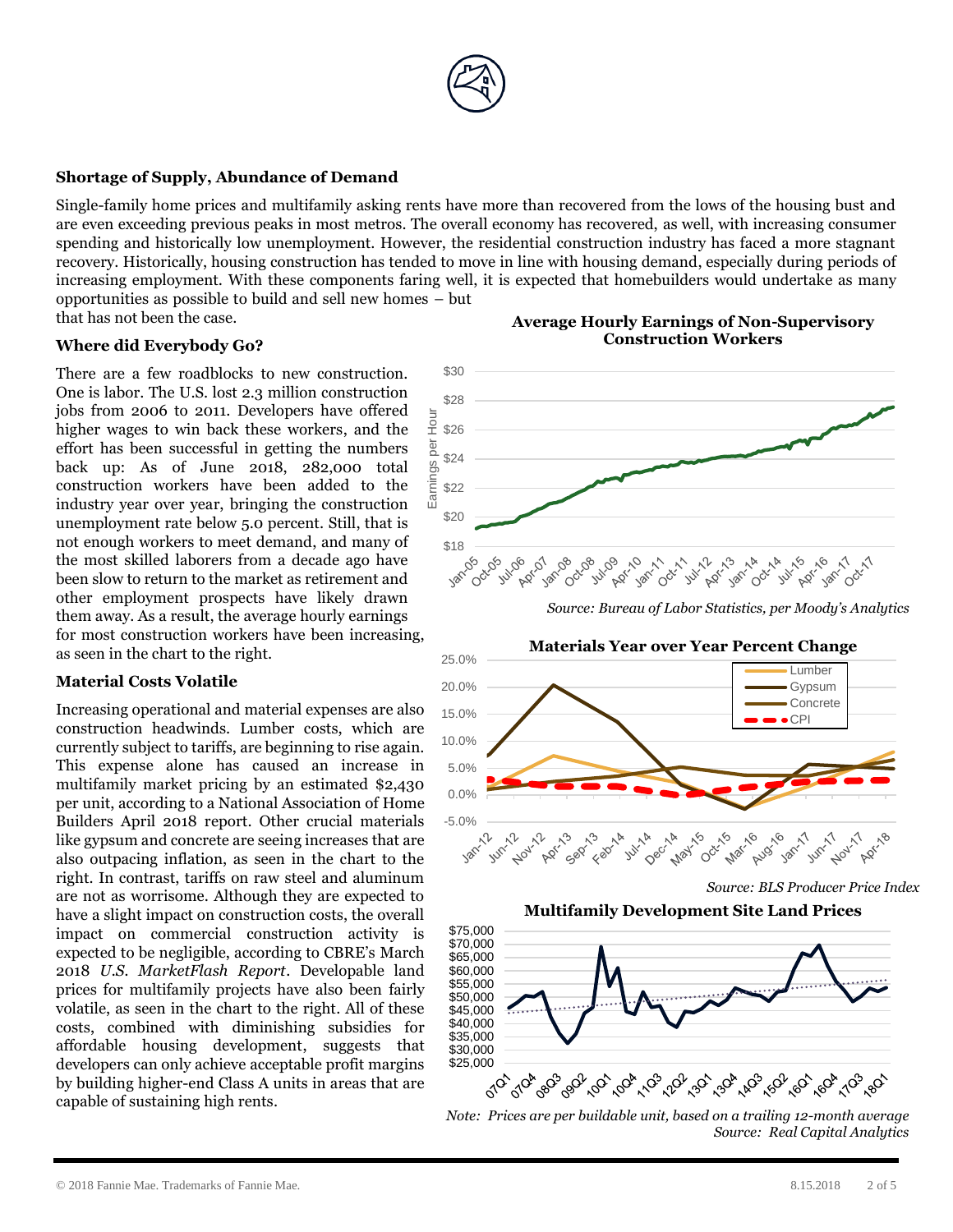

### **Prior Overbuilding Leads to Underbuilding Now**

Another factor contributing to the housing bust of 2008 was oversupply from overbuilding. Developers churned out housing units, primarily single-family houses, to take advantage of historically high housing prices and consumer demand during the early 2000s. Consumers had more options to move into their own homes with new loan products and easier access to credit. Institutional and global investors helped spur the housing demand through increasing purchases of private label mortgage-backed securities. All this demand made it relatively easy for homebuilders to justify development plans and for lenders to offer financing. But when the housing bust took place, sales volumes fell, prices declined, and foreclosures climbed. Demand for owning single-family housing then plummeted.

In the wake of the housing bust, lenders have been more wary of financing residential construction. Developers continue to build, but credit for residential real estate development and construction remains relatively tight compared to prior to the housing bust. Between 2008 and 2012, lending for single-family residential units decreased 73 percent, as seen in the chart below. Additionally, the nation's largest banks shrunk their market share by 7.0 percent.

According to a 2017 NAHB *Eye On Housing* report, the majority of housing construction loans are currently made by smallor mid-sized commercial banks with fewer than \$10 billion in assets, of which between 1 and 3 percent are concentrated in residential construction lending.



## **Value of Residential Construction Loans Outstanding**

*Source: FDIC*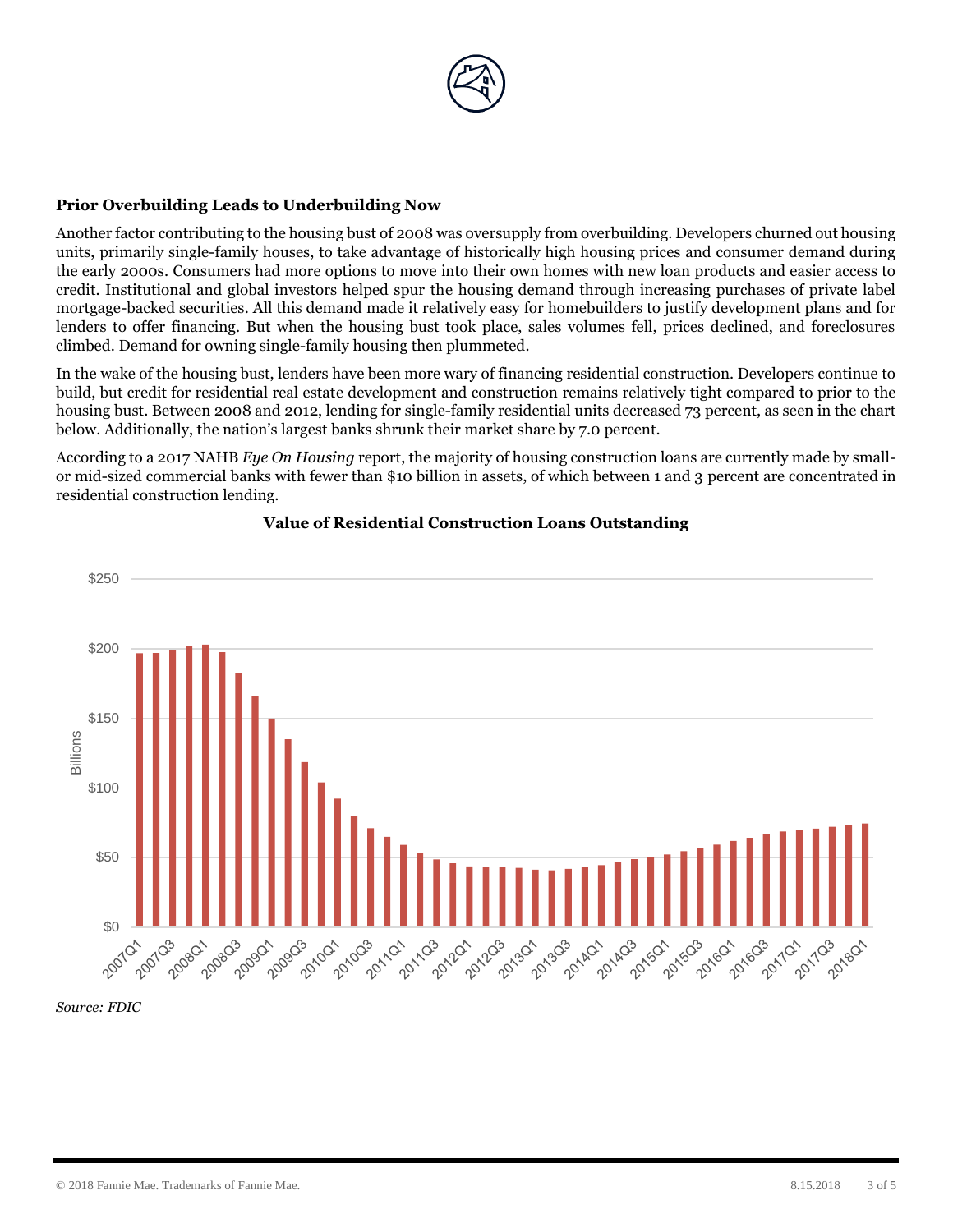

# **Millennial Demand for Multifamily Housing a Bright Spot**

While overall housing inventory has lagged, multifamily demand has continued to grow. With an increasing population and a recovering economy, more people are seeking multifamily homes that suit their particular preferences. While the largest cohort renting multifamily units are Millennials, a small number of Baby Boomers and Gen-Xers have also turned to renting multifamily, as illustrated in the chart below.

Millennials, a portion of whom are beginning to age into higher homeownership levels, according to previous Fannie Mae research, still remain a meaningful driver of multifamily demand. Many young millennials are entering peak renting ages as they continue to rent near urban centers offering most employment and educational opportunities. They remain the single largest cohort of renters.



## **Cohort Structure/Tenure Share**

*Source: U.S. Census Bureau, American Community Survey 1-Year Estimates.*

*Note: Single-family includes housing units in structures with 1-4 units. Multifamily includes units located in 5+ unit structures. Excludes manufactured/mobile homes and other less common types of housing units (e.g., boat or RV).* 

## **Housing Demand Will Only Increase**

Despite the feeling that a new apartment complex is popping up on every street corner, there is indeed a national shortage of housing that is making both homeownership and renting increasingly expensive and, in many cases, unaffordable. An expanding economy produces more jobs, which, in turn, produces more households. This then leads to increased housing demand spread across the country, not just in coastal markets or the urban cores. There is an ongoing need for more housing, especially more affordable housing, in both the single-family and multifamily sectors, and that demand is not expected to subside in the near future. Innovative and creative ideas are needed to reduce building costs – such as coming up with more efficient modular homebuilding techniques or leveraging 3-D printing technology to boost new supply. The time is now to ease the nation's lingering housing shortage.